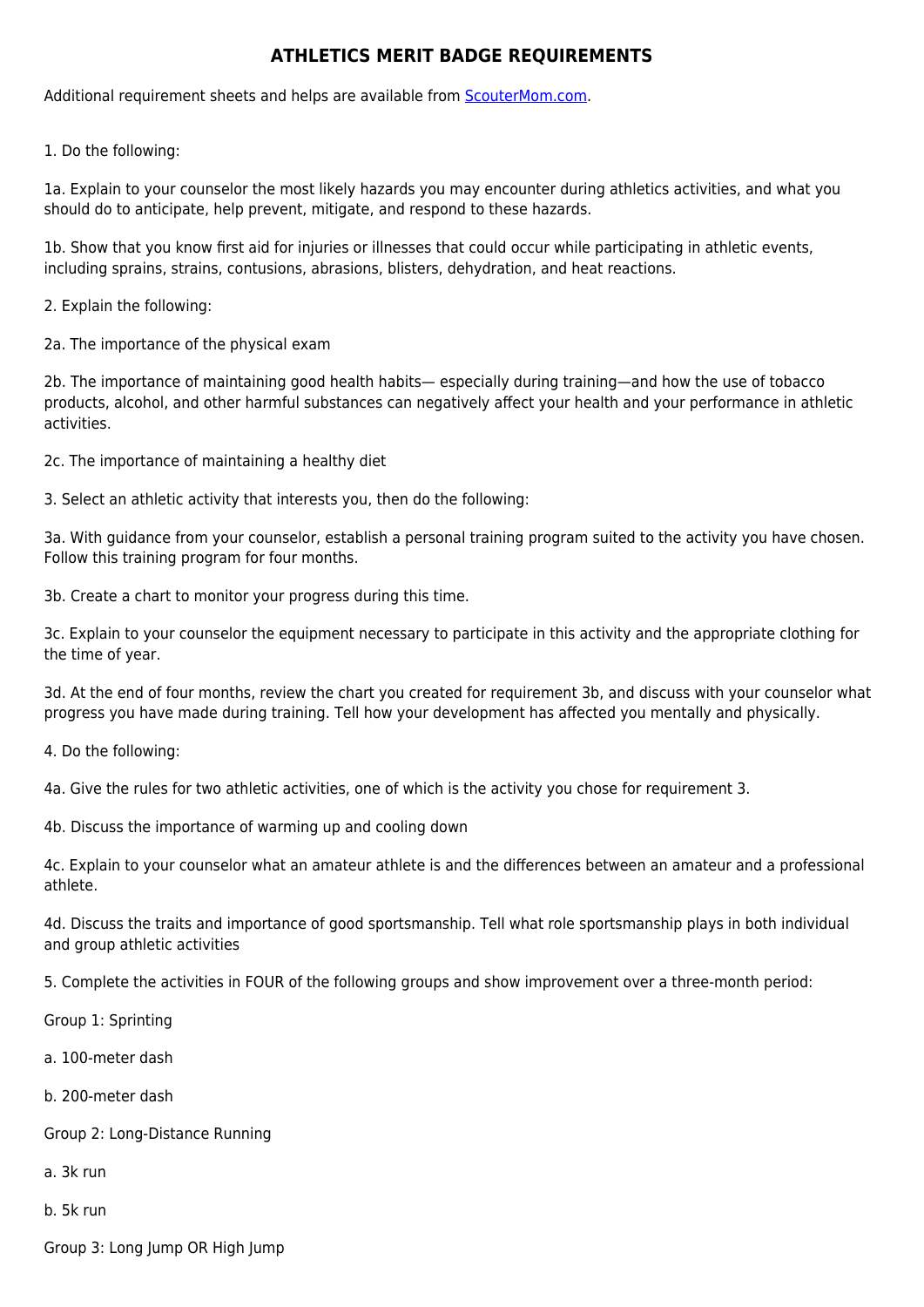- a. Running long jump OR running high jump (best of three tries)
- b. Standing long jump OR standing high jump (best of three tries)
- Group 4: Swimming
- a. 100-meter swim
- b. 200-meter swim
- Group 5: Pull-Ups AND Push-Ups
- a. Pull-ups in two minutes
- b. Push-ups in two minutes
- Group 6: Baseball Throw

a. Baseball throw for accuracy, 10 throws at a target (distance to be determined by age): ages 11 to 12, 20 feet; ages 13 to 15, 30 feet; ages 16 to 17, 40 feet

- b. Baseball throw for distance, five throws (total distance)
- Group 7: Basketball Shooting
- a. Basketball shot for accuracy, 10 free-throw shots

b. Basketball throw for skill and agility, the following shots as shown on the diagram at https://scoutermom.com/wp-content/uploads/athletics-diagram.jpg

- (1) Left-side layup
- (2) Right-side layup
- (3) Left side of hoop, along the key line
- (4) Right side of hoop, along the key line
- (5) Where key line and free-throw line meet, left side
- (6) Where key line and free-throw line meet, right side
- (7) Top of the key
- (8) Anywhere along the three-point line
- Group 8: Football Kick OR Soccer Kick
- a. Goals from the 10-yard line, eight kicks
- b. Football kick or soccer kick for distance, five kicks (total distance)
- Group 9: Weight Training
- a. Chest/bench press, two sets of 15 repetitions each
- b. Leg curls, two sets of 15 repetitions each
- 6. Do the following:

6a. Prepare plans for conducting a sports meet or field day that includes 10 activities, at least five of which must come from the groups mentioned in requirement 5. Outline the duties of each official needed and list the equipment the meet will require.